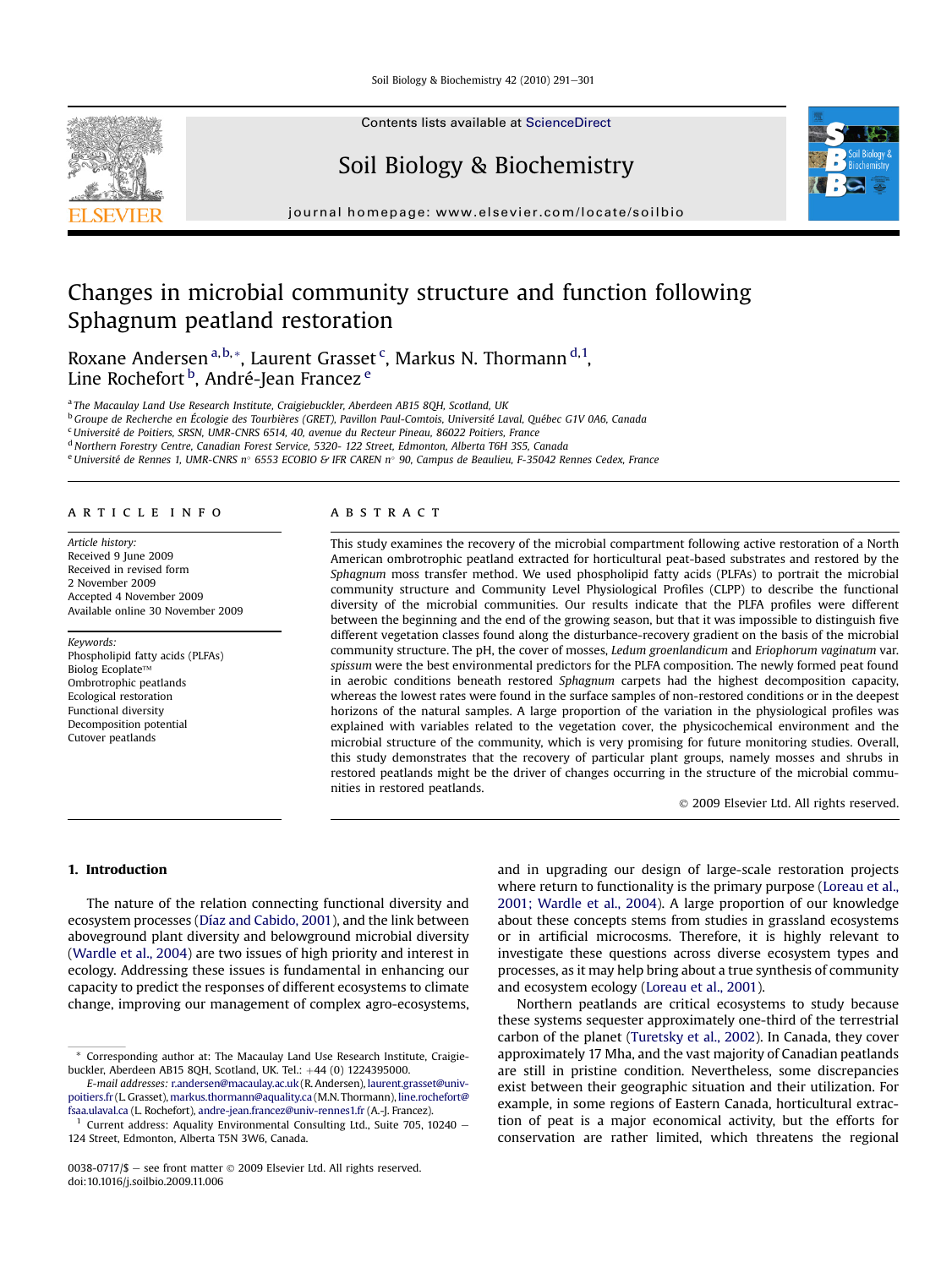<span id="page-1-0"></span>biodiversity. Moreover, when peat extracting activities cease, the sites remain disturbed and dysfunctional. For instance, since the vegetation cover is low in these sites and photosynthetic rates are limited, consequently cutover sites remain net  $CO<sub>2</sub>$  source to the atmosphere [\(Waddington et al., 2002](#page-10-0)).

Several cutover peatlands in Eastern Canada have been restored using the "Sphagnum moss transfer" method ([Quinty and Roche](#page-9-0)[fort, 2003\)](#page-9-0) that aims to return the disturbed system to a functional state. Briefly, the vegetation on the top 5 cm of a natural peatlands is mechanically collected and spread over the site to be restored and then protected with straw mulch to enhance moss regeneration. One of the specific goals was to re-establish typical bog species. Following restoration, monitoring post-restoration projects have already revealed increases in biodiversity of plants, arthropods, amphibians and birds in comparison with cutover sites.

Restoration has proven to allow the recovery of a particularly healthy moss cover dominated by Sphagnum species ([Isselin-](#page-9-0)[Nondedeu et al., 2007](#page-9-0)); however, vegetation alone cannot insure the persistence of the restored ecosystem. Indeed, from a functional point of view, restoration could only be considered successful if remains of this vegetation could eventually reach the anaerobic horizon, the catotelm, without being decomposed totally by micro-organisms in the aerobic layer, the acrotelm. It has been demonstrated that microbial biomass recovery was delayed in comparison with vegetation re-establishment following restoration, mainly due to the poor quality of the carbon composing the highly decomposed peat forming the substrate over which the new acrotelm slowly forms [\(Andersen et al., 2006\)](#page-9-0). It was also shown that methane consumption and production patterns varied between the beginning and the end of the growing season ([Andersen, 2006](#page-9-0)). Nevertheless, there is little information concerning fungal and bacterial communities, even though the recovery of major functional groups of the microbial communities likely plays a determinant role in the return of pre-disturbance peatland functions. As plant biomass accumulates, the thicker vegetation layer containing fresh organic matter might stimulate decomposition by microbial communities ([Glatzel et al., 2004\)](#page-9-0). Most studies looking at decomposition in peatland focus on mass loss [\(Francez, 1995; Bragazza et al., 2007\)](#page-9-0) or global activity and CO<sub>2</sub> fluxes [\(Waddington et al., 2002](#page-10-0)). The decomposition potential of the microbial community is mostly unknown in restored peatlands and needs to be quantified.

To fill this gap in our understanding of the processes characteristic of restored peatlands, we determined how surface vegetation and environmental conditions interact with the structure of microbial communities at the beginning and the end of a growing season. We performed the study in a gradient of increasing Sphagnum thickness characterized by five different vegetation classes, going from bare peat to natural hummock plant communities. We analysed phospholipid fatty acids (PLFAs) to estimate the proportion of key functional groups of micro-organisms [\(Zelles,](#page-10-0) [1999](#page-10-0)) in the peat. This method has been used in a large variety of systems (review by [Kaur et al., 2005\)](#page-9-0) including peatlands ([Sundh](#page-10-0) [et al., 1997; Jaatinen et al., 2007\)](#page-10-0). The decomposition potential was evaluated with Community Level Physiological Profiles (CLPP) generated by Biolog EcoPlates<sup>™</sup>. This kind of physiological profiling has been used in many types of soils in the past (e.g., [Garland and](#page-9-0) [Mills, 1991\)](#page-9-0). It has been less frequently and only more recently used with peat ([Rinnan et al., 2008](#page-10-0)).

More precisely, we addressed the following hypotheses: 1) There are differences between the beginning and the end of one growing season, between the vegetation classes and between the different types of peat (old or newly formed) within the vegetation classes in a) the PLFAs profiles and b) the kinetics and patterns of carbon utilization of the microbial community; 2) The environmental conditions and the vegetation composition are significantly influencing the microbial community structure; and 3) Following restoration, the changes in microbial community structure, environmental conditions, and vegetation composition found along the gradient impact the decomposition potential of peat.

This study will complement the monitoring program following restoration by the Sphagnum moss transfer method with relevant information concerning processes related to the carbon accumulation function. In addition, our results will increase our knowledge on the nature of the relationship between aboveground plant diversity, belowground microbial community structure, and microbial functions in peatlands.

# 2. Materials and methods

# 2.1. Study site and sampling design

The sampling took place in the Bois-des-Bel Ecological Field Station (47 $\degree$  58' N, 69 $\degree$  26' W), in Québec, Canada. It contains a restored area as well as a non-restored section enclosed in a natural, relatively forested ombrotrophic peatland. The upper 65 cm of peat have been removed by vacuum-drawn tractors, and once extraction ceased, peat eroded away by wind and oxidation [\(Waddington and](#page-10-0) [McNeil, 2002\)](#page-10-0). The peat column left on the field was close to 2 m thick, and the upper 80 cm consisted mainly of Sphagnum peat ([Lavoie et al., 2001\)](#page-9-0). As a reference site, we sampled in the nearby natural peatland that corresponds well to the ecosystem targeted by restoration, as it served as a donor site of plant material for the restoration (47 $\degree$  78' N, 69 $\degree$  47' W). The vegetation mosaic in this site includes Picea mariana and Larix laricina as dominant tree species, a Sphagnum carpet (Sphagnum fuscum, Sphagnum magellanicum, Sphagnum rubellum, and Sphagnum capillifolium) and dense ericaceous shrubs: Kalmia angustifolia, Ledum groenlandicum, Chamaedaphne calyculata and Vaccinium angustifolium.

Samples were taken in the same locations early (June 19th, 2006) and late (October 18th, 2006) in the 6th growing season following restoration (Fig. 1). Three sampling locations were randomly selected among five classes of Sphagnum accumulation that also corresponded to different vegetation assemblages. These will be



Fig. 1. Schematic representation of the gradient of increasing Sphagnum thickness. The names of the vegetation classes correspond to the characteristics associated with each thickness: 0 cm = bare peat found in the non-restored area (NR),  $<$  5 cm = Polytrichum strictum carpets (POL), 5-15 cm = Sphagnum carpets (SPH),  $>15$  cm = mixed communities of Sphagnum and ericaceous shrubs (ERI) and finally, deep (>30 cm) hummock communities found in the natural area (NAT). In each sampling location, the samples were collected as indicated for the different substrates: New accumulating vegetation in aerobic conditions (A), old peat in aerobic conditions (B) and old peat in anaerobic conditions (C).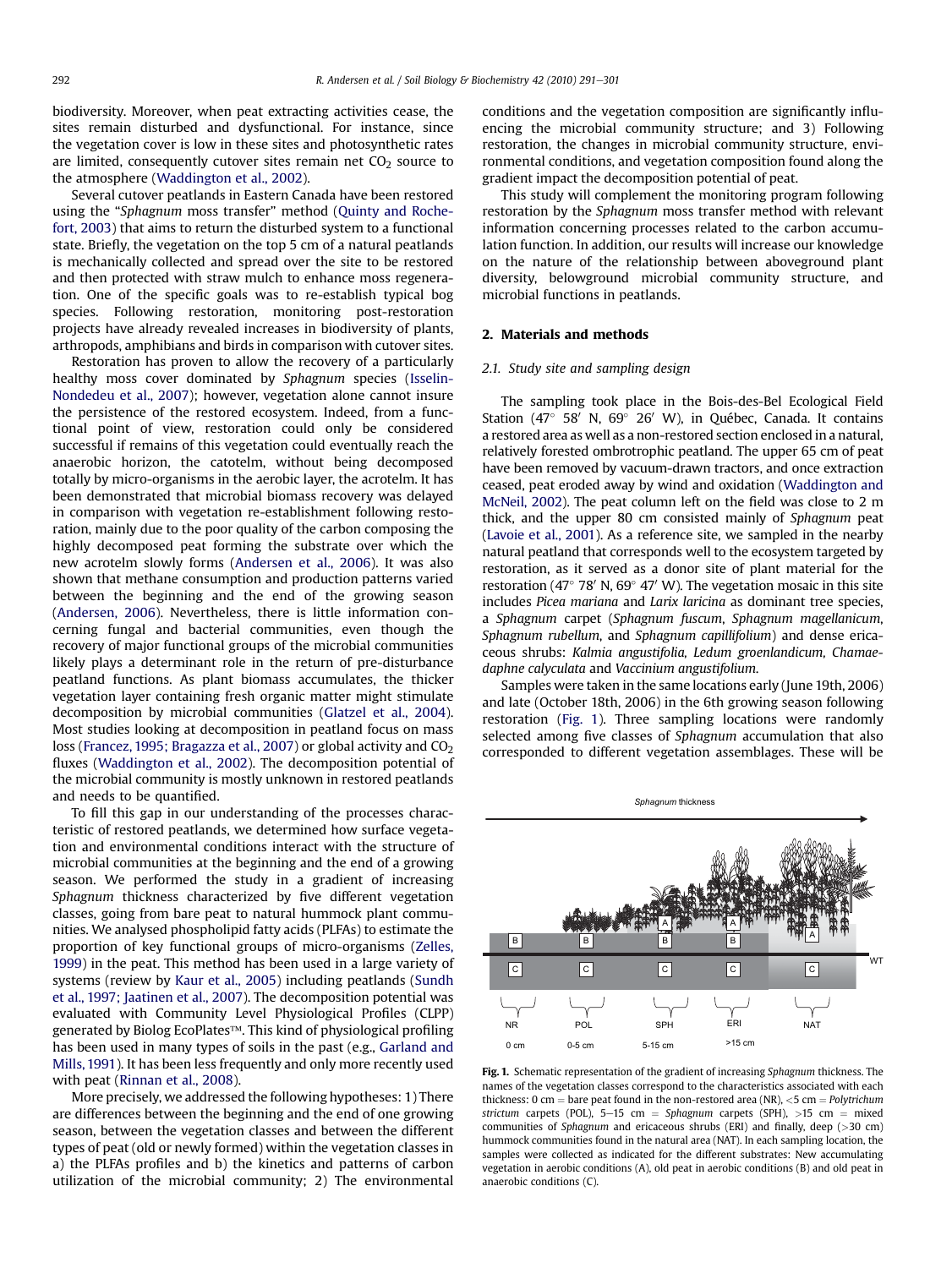referred to as "vegetation classes". The first class corresponded to the non-restored conditions with only bare peat (no accumulation) and no vegetation cover (NR). The natural hummock habitats (more than 30 cm deep) corresponded to the undisturbed conditions (NAT). The three intermediate classes were selected in the restored area using a GIS map with information about carpet thickness. The Sphagnum thickness < 5 cm were associated to Polytrichum strictum dominated communities (POL), the Sphagnum thickness of  $5-15$  cm to Sphagnum dominated communities (SPH), and the Sphagnum thickness  $> 15$  cm to Sphagnum  $+$  Ericaceous communities (ERI).

At each sampling location, a trench was excavated with a shovel until the water table was reached. Two peat samples of about 10 g were put into sterile glass vials, (one sample for community composition and the other for decomposition potential). Another peat sample of 250 g was taken for physicochemical analyses (pH, EC, and bulk density). Three replicate samples were taken as follow: 1) Decaying Sphagnum in the aerobic peat horizon  $(H1-H2)$  on von Post scale) (A) was sampled in NAT, SPH and ERI; 2) Decomposed peat (H4 on von Post scale) exposed by harvesting and still found in the aerobic peat horizon (B) was sampled in NR, POL, SPH and ERI; and 3) peat in the anaerobic peat horizon  $(H4-H5)$  on von Post scale) (C) was sampled under all communities ([Fig. 1](#page-1-0)). These three types of samples (A, B, C) are referred to as "peat types". Since no significant peat accumulation was observed under POL and NR, A was not sampled under these communities; and as there is no old peat above the water table in NAT conditions, B did not exist under this community. A total of 36 peat samples were therefore collected per date of sampling. Samples for PLFA analysis were kept frozen until extraction. Samples for EcoPlate® were kept cool and analysed within five days.

We assessed the percent cover of all plant species in a  $25 \times 25$  cm quadrat at each sampling point before the trench was excavated. In addition to all the species, the cumulative covers of all Sphagnum and all ericaceous shrubs were estimated visually. In order to reduce the data set, we eliminated the plant species that covered less than 10% of the sampling areas or that were present in less than 10% of the sites (Table 1). At time of sampling, we also noted the water table depth (WT) and the amount of Sphagnum that had accumulated since restoration, which was defined as Sphagnum thickness (ST). In the Natural section, ST corresponded to the depth to the H4 horizon H4 on the von Post scale. Each sample was later assigned a value of Distance to surface ( $DS = ac$ tual depth of sample from the surface) and Distance to water (DW  $=$  WT-depth of sample). We also measured the pH, electrical conductivity (EC) of the peat, and the bulk density for each peat sample (Table 2).

Table 2

Physico-chemical properties (mean  $\pm$  SE) of the different types of peat (A = new accumulating vegetation in aerobic conditions,  $B = old$  peat in aerobic conditions, and  $C =$  old peat in anaerobic conditions) collected in the five classes of the gradient of increasing Sphagnum thickness (NR  $=$  bare peat, POL  $=$  Polytrichum strictum carpets, SPH = Sphagnum carpets, ERI = Ericaceous + Sphagnum carpets, and  $NAT =$  natural hummocks). EC = Electrical conductivity, BD = Bulk density, Distance to surface  $=$  Sphagnum thickness  $+$  sample depth and Distance to water  $=$  water table depth – depth of sample.  $n = 3$  for each class  $\times$  type of peat combination.

| Date              | Vegetation Type |                  | pH       | EC                       | <b>BD</b>                                     | DS <sup>a</sup> | <b>DW</b> b |
|-------------------|-----------------|------------------|----------|--------------------------|-----------------------------------------------|-----------------|-------------|
|                   | class           | of peat          |          | $\mu$ S cm <sup>-1</sup> | $g \text{ cm}^{-3}$                           | cm              | cm          |
| <b>JUNE</b>       | <b>NR</b>       | B                | 4.0(0.3) | 51(5)                    | $0.067(0.015)$ 0                              |                 | 47(3)       |
|                   |                 | $\mathcal{C}$    | 4.0(0.3) | 51(5)                    | $0.066(0.012)$ 47(3) 0                        |                 |             |
|                   | <b>POL</b>      | B                | 4.1(0.1) | 73(9)                    | $0.077(0.014)$ 0                              |                 | 9(4)        |
|                   |                 | $\mathcal{C}$    | 4.0(0.1) | 78 (15)                  | 0.066(0.010)                                  | $9(4)$ 0        |             |
|                   | <b>SPH</b>      | $\overline{A}$   |          |                          | 4.3 (0.3) 113 (35) 0.022 (0.004) 6 (1) 12 (1) |                 |             |
|                   |                 | B                | 4.3(0.2) |                          | 77 (16) 0.067 (0.012) 11 (1) 7 (1)            |                 |             |
|                   |                 | $\mathcal{C}$    | 4.3(0.2) | 77 (16)                  | $0.067(0.012)$ 18(2) 0                        |                 |             |
|                   | ERI             | $\overline{A}$   | 4.0(0.1) | 84 (9)                   | $0.021(0.005)$ 8(1) 10(1)                     |                 |             |
|                   |                 | B                | 4.0(0.0) | 74 (7)                   | $0.075(0.004)$ 13(1) 5(2)                     |                 |             |
|                   |                 | $\mathcal{C}$    | 4.0(0.0) | 74 (7)                   | 0.075(0.004)18(2)0                            |                 |             |
|                   | <b>NAT</b>      | $\overline{A}$   | 3.7(0.3) |                          | 48 (17) 0.023 (0.005) 18 (2) 17 (2)           |                 |             |
|                   |                 | $\mathcal{C}$    | 3.7(0.1) |                          | 59 (14) 0.033 (0.004) 35 (4) 0                |                 |             |
| <b>OCTOBER NR</b> |                 | B                | 4.0(0.3) | 61(9)                    | $0.068(0.012)$ 0                              |                 | 37(5)       |
|                   |                 | $\mathcal{C}$    | 4.1(0.2) | 121(25)                  | $0.090(0.007)$ 37(5)                          |                 | $\Omega$    |
|                   | <b>POL</b>      | B                | 4.2(0.1) |                          | 73 (12) 0.088 (0.016) 0                       |                 | 6(1)        |
|                   |                 | $\mathcal{C}$    | 4.1(0.1) |                          | 73 (20) 0.086 (0.004)                         | 6(1) 0          |             |
|                   | <b>SPH</b>      | $\overline{A}$   | 4.3(0.2) |                          | 69 (15) 0.032 (0.003)                         | 8(1)            | 5(1)        |
|                   |                 | $\boldsymbol{B}$ | 4.3(0.2) |                          | 79 (11) 0.077 (0.013) 10 (1)                  |                 | 2(1)        |
|                   |                 | $\mathcal{C}$    |          | $4.4(0.2)$ 114 $(7)$     | $0.058(0.005)$ 12(2) 0                        |                 |             |
|                   | ERI             | A                | 4.1(0.0) | 53(4)                    | $0.025(0.005)$ 11(2) 6(2)                     |                 |             |
|                   |                 | $\boldsymbol{B}$ | 4.0(0.1) |                          | 83 (25) 0.075 (0.010) 14 (1) 3 (1)            |                 |             |
|                   |                 | $\mathcal{C}$    | 4.0(0.1) |                          | 99 (18) 0.078 (0.008) 18 (2) 0                |                 |             |
|                   | <b>NAT</b>      | A                | 3.9(0.1) |                          | 56 (24) 0.022 (0.003) 18 (2) 22 (2)           |                 |             |
|                   |                 | $\mathcal{C}$    | 3.6(0.1) |                          | 81 (17) 0.051 (0.005) 40 (4) 0                |                 |             |

<sup>a</sup> DS = Carpet thickness +  $|$ sample depth $|$ .<br><sup>b</sup> DW =  $|Water$  table depth $|$  –  $|sample$  depth $|$ .

## 2.2. Structure of microbial communities  $-$  PLFAs

Phospholipid fatty acids (PLFAs) were extracted from the peat samples following [White et al. \(1979\).](#page-10-0) Briefly, peat samples (3 g) were shaken for 2 h in a buffer solution of CHCl3:MeOH:Citrate  $(1:2:0.8)$ . Then, equal volumes of CHCl<sub>3</sub> and Citrate were added, and the two phases separated overnight. The chloroform phases were reduced by evaporation. The lipids were then split into neutral, glyco- and phospholipids with silicic acid columns by eluting chloroform, acetone, and methanol, respectively. The phospholipids were then transesterified into Fatty Acid Methyl Esters

Table 1

Vegetation composition (mean % cover, SE in brackets) of the different classes found in the Sphgnum thickness gradient (NR = bare peat, POL = Polytrichum strictum carpets,  $SPH = Sphagnum$  carpets, ERI = Ericaceous + Sphagnum carpets, and NAT = natural hummocks). Only the species with a cover > 10% are presented.

| Vegetation composition       | June         |          |              |          |              |              | October      |              |              |            |
|------------------------------|--------------|----------|--------------|----------|--------------|--------------|--------------|--------------|--------------|------------|
|                              | <b>NR</b>    | POL      | <b>SPH</b>   | ERI      | <b>NAT</b>   | <b>NR</b>    | POL          | <b>SPH</b>   | ERI          | <b>NAT</b> |
| Mosses                       |              |          |              |          |              |              |              |              |              |            |
| Sphagnum spp. <sup>a</sup>   | $\mathbf{0}$ | 18(16)   | 100(1)       | 100(0)   | 100(0)       | $\mathbf{0}$ | 49(25)       | 100(1)       | 99(1)        | 100(0)     |
| Polytrichum strictum         | $\bf{0}$     | 53(13)   | 5(1)         | 7(4)     | 1(1)         | 0            | 75(9)        | 16(2)        | 7(4)         | 1(1)       |
| Shrubs                       |              |          |              |          |              |              |              |              |              |            |
| Chamaedaphneae calyculata    | $\mathbf{0}$ | 17(8)    | $\mathbf{0}$ | 27(12)   | 13(2)        | 0            | 2(2)         | 2(2)         | 30(3)        | 10(3)      |
| Kalmia angustifolia          | $\Omega$     | $\Omega$ | $\mathbf{0}$ | 3(3)     | 33(9)        | 0            | $\Omega$     | $\Omega$     | 2(1)         | 10(10)     |
| Rhododendron groenlandicum   | $\bf{0}$     | 20(5)    | $\bf{0}$     | 9(3)     | 30(6)        | 0            | 7(4)         | $\Omega$     | 5(3)         | 14(4)      |
| Other                        |              |          |              |          |              |              |              |              |              |            |
| Eriophorum vaginatum spissum | $\bf{0}$     | 4(3)     | 3(2)         | 1(1)     | $\bf{0}$     | 0            | 14(9)        | 4(1)         | 2(1)         | $\bf{0}$   |
| Vaccinium oxycoccos          | $\mathbf{0}$ | 3(2)     | 1(1)         | 2(1)     | $\bf{0}$     | $\Omega$     | 7(4)         | 1(1)         | 2(1)         |            |
| Bare peat                    | 100          | 3(3)     | 0            | $\bf{0}$ | $\mathbf{0}$ | 100          | $\mathbf{0}$ | $\mathbf{0}$ | $\mathbf{0}$ | $\Omega$   |

<sup>a</sup> S. rubellum and S. fuscum.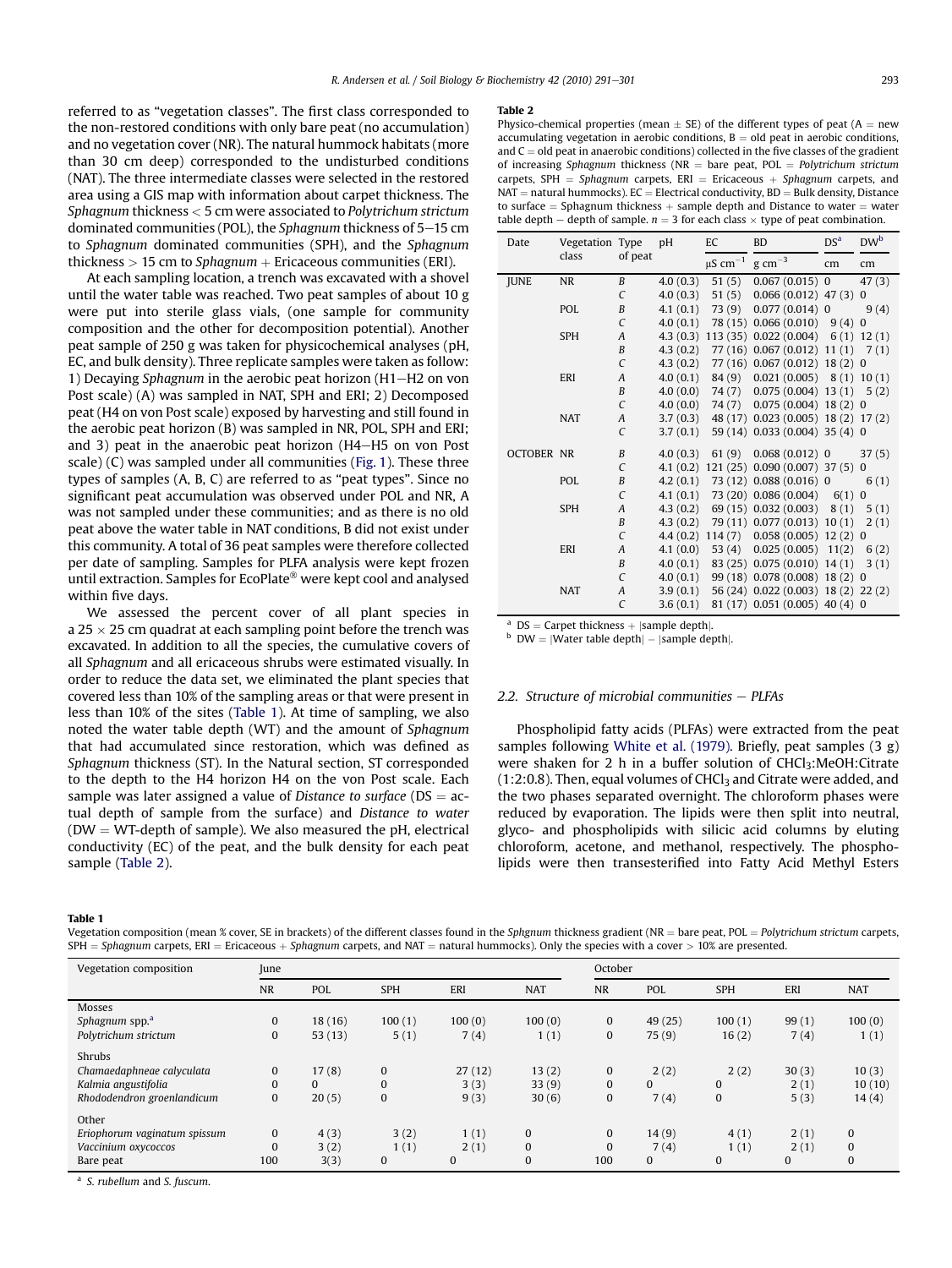<span id="page-3-0"></span>(FAMEs). The final step consisted of a derivatization with 4,4 dimethyloxazoline (DMOX) [\(Zhang et al., 1988](#page-10-0)). The DMOX derivatives were analysed by means of GC-MS (Trace GC Thermo Finnigan coupled to a Thermo Finnigan Automass).

We used the PLFAs i15:0, a15:0, i17:0 and a17:0 as markers of bacteria ([Frostegård and Bååth, 1996\)](#page-9-0); 18:2u6,9 as maker of fungi ([Bardgett et al., 1996; Frostegård and Bååth, 1996\)](#page-9-0); 10Me16:0 and 10Me18:0 as markers of actinobacteria and sulfate-reducing bacteria ([Kroppenstedt, 1985](#page-9-0)), as well as  $18:1\omega8$  and  $16:1\omega8$  as markers of methanotrophs ([Dedysh et al., 1998\)](#page-9-0) (Table 3). Other PLFAs detected in the samples were not specific to one particular functional group. Therefore, they were not used in the comparisons. We calculated total microbial PLFAs ([Frostegård and Bååth,](#page-9-0) [1996](#page-9-0)) as well as F:B ratios and monosaturated-to-saturated ratios, as they are important features of the microbial community structure ([Bossio and Scow, 1998\)](#page-9-0).

The individual PLFAs, expressed as %mole of total, were subject to a Hellinger's transformation [\(Legendre and Gallagher, 2001\)](#page-9-0) before the analyses. As a first step, we used a principal component analysis (PCA) to explore the variability of the PLFAs composition. We then used a redundancy analysis (RDA) to test the hypothesis 1a (PLFAs profiles vary between dates, vegetation classes and between depths within vegetation classes). As observations are not strictly independent due to spatial autocorrelation, we coded the different levels of structure (season, vegetation class, and type of peat) using dummy variables and used them as a constraining matrix in the RDA, as suggested in [Lep](#page-9-0)š and Š[milauer \(2003\)](#page-9-0) for hierarchical (nested) designs. The effect of each level was tested using Monte Carlo permutation tests restricted using a split-plot design. For instance, when testing the effect of season, whole vegetation classes were permuted within season. Then, when testing the effect of vegetation classes, whole peat types were permuted within vegetation classes, but also within blocks defined by season (covariables). Finally, to test the effect of peat types, the permutations were randomly performed within the vegetation classes used as covariables.

We then performed a forward selection (using the "manual selection of environmental variables" option in Canoco) to test which variables among the vegetation composition (percent cover of plant species) and environmental conditions (distance to water, distance to surface, pH, EC and bulk density) had a significant influence on the PLFAs composition (hypothesis 2). We performed a first selection for the two dates together and then for each date separately. The selection procedure was stopped when the factor to be added was not significant anymore. The resulting models constructed with the significant variables only were used in a redundancy analysis to assess the proportion of the variation that they explained.

# 2.3. Function of microbial communities  $-$  Biolog EcoPlates<sup>TM</sup>

The Community Level Physiological Profiles (CLPP) measurements were made at the Northern Forestry Centre, Canadian Forest Service (Edmonton, AB, Canada). All the manipulations were done under sterile conditions. One gram of fresh peat was mixed with sterile water and chopped into small fragments to create a homogeneous suspension. To achieve similar turbidity and density of peat particles in all samples, the suspension was added to sterile water in test tubes until an optical density of  $0.40 \pm 0.01$  was reached. The aqueous suspensions obtained from each of the 36 samples were inoculated in Biolog EcoPlates™ (Biolog Inc., Hayward, CA, USA) using an automatic 100 µl dispenser. Each  $E$ coPlate $\mathbb{I}^M$  is a triplicate combination of 33 wells containing various carbon compounds (carbohydrates, carboxylic acids, amino acids, amines, polymers and miscellaneous) and including a control (water). A tetrazolium dye is combined to each substrate and

Table 3

PLFA composition (as various sum and ratios of %PLFAs  $\pm$  SE) in the samples collected in June and October under the five classes found along the gradient (NR = bare peat, POL = Polytrichum strictum carpets, SPH = Sphagnum carpets, ERI = Ericaceous + Sphagnum carpets, and NAT = natural hummocks) and in three different types of peat  $(A = new decaying organic matter aerobic, B = old peat aerobic, C = old peat anaerobic).$ 

|         |            |                | Bacteria                   | Methanotrophs  | Actinobacteria/sulfate<br>reducers | Fungi       | Total mic. PLFAs <sup>a</sup>      | $F:B^b$    | Mono:Sat <sup>c</sup> |
|---------|------------|----------------|----------------------------|----------------|------------------------------------|-------------|------------------------------------|------------|-----------------------|
|         |            |                | i15:0, a15:0, i17:0, a17:0 | 16:1w8, 18:1w8 | 10Me16:0, 10Me18:0                 | 18:2w6      | $\mu$ g g <sup>-1</sup> fresh peat |            |                       |
| June    | <b>NR</b>  | B              | 5.50(1.62)                 | 2.33(0.32)     | 1.11(0.368)                        | 0.98(0.24)  | 0.37(0.16)                         | 0.21(0.04) | 0.13(0.00)            |
|         |            | C              | 1.51(0.25)                 | 1.49(1.21)     | 0.30(0.25)                         | 1.82(1.48)  | 0.90(0.73)                         | 0.10(0.00) | 0.14(0.08)            |
|         | POL        | B              | 5.57(1.28)                 | 1.80(0.95)     | 0.60(0.35)                         | 0.64(0.35)  | 0.26(0.13)                         | 0.30(0.07) | 0.10(0.03)            |
|         |            | C              | 5.65(3.34)                 | 1.84(0.40)     | 0.80(0.30)                         | 0.31(0.31)  | 0.41(0.34)                         | 0.20(0.07) | 0.11(0.04)            |
|         | <b>SPH</b> | A              | 3.81(0.73)                 | 2.89(0.79)     | 0.74(0.20)                         | 0.42(0.22)  | 0.27(0.13)                         | 0.17(0.03) | 0.14(0.04)            |
|         |            | B              | 5.07(2.73)                 | 1.12(0.58)     | 1.02(0.40)                         | 1.39(1.18)  | 2.48(2.33)                         | 0.22(0.07) | 0.11(0.02)            |
|         |            | C              | 1.21(0.12)                 | 2.15(0.65)     | 0.34(0.13)                         | 2.51(1.26)  | 1.47(1.09)                         | 0.10(0.01) | 0.12(0.01)            |
|         | ERI        | $\overline{A}$ | 2.59(0.67)                 | 2.60(0.26)     | 0.60(0.11)                         | 2.02(0.23)  | 1.65(0.88)                         | 0.14(0.02) | 0.17(0.03)            |
|         |            | B              | 2.86(1.63)                 | 2.46(0.28)     | 0.69(0.35)                         | 1.67(0.29)  | 0.22(0.09)                         | 0.14(0.03) | 0.15(0.01)            |
|         |            | C              | 6.44(1.63)                 | 1.80(0.28)     | 1.30(0.35)                         | 0.29(0.29)  | 0.13(0.09)                         | 0.22(0.03) | 0.10(0.01)            |
|         | <b>NAT</b> | $\mathsf{A}$   | 8.16(1.51)                 | 2.33(0.31)     | 0.99(0.53)                         | 1.04(0.69)  | 1.60(1.12)                         | 0.26(0.04) | 0.13(0.02)            |
|         |            | C              | 3.52(0.33)                 | 2.03(0.27)     | 0.84(0.37)                         | 1.71(0.81)  | 0.40(0.15)                         | 0.19(0.04) | 0.11(0.01)            |
| October | <b>NR</b>  | B              | 4.35(0.99)                 | 2.62(0.51)     | 0.97(0.08)                         | 0.51(0.26)  | 1.04(0.47)                         | 0.18(0.05) | 0.12(0.02)            |
|         |            | C              | 2.79(0.79)                 | 2.38(0.60)     | 0.69(0.23)                         | 1.74(0.67)  | 1.21(0.67)                         | 0.19(0.04) | 0.19(0.09)            |
|         | POL        | B              | 5.50(3.51)                 | 3.71(0.88)     | 0.73(0.29)                         | 1.86(0.73)  | 9.59(8.03)                         | 0.20(0.09) | 0.17(0.03)            |
|         |            | C              | 6.84(3.87)                 | 3.34(0.26)     | 0.96(0.28)                         | 1.60(0.41)  | 0.62(0.22)                         | 0.26(0.08) | 0.19(0.07)            |
|         | <b>SPH</b> | $\mathsf{A}$   | 3.87(1.18)                 | 4.08(1.08)     | 0.73(0.25)                         | 2.32(0.74)  | 2.70(0.49)                         | 0.17(0.04) | 0.20(0.02)            |
|         |            | B              | 2.66(1.61)                 | 3.58(0.96)     | 0.72(0.32)                         | 2.34(0.74)  | 3.65(1.92)                         | 0.15(0.02) | 0.30(0.09)            |
|         |            | C              | 2.83(1.29)                 | 5.19(2.15)     | 0.69(0.36)                         | 1.17(0.70)  | 18.53 (13.61)                      | 0.12(0.03) | 0.15(0.05)            |
|         | ERI        | A              | 2.41(0.69)                 | 3.98 (1.74)    | 0.54(0.32)                         | 1.25(0.33)  | 28.54 (22.76)                      | 0.14(0.02) | 0.87(0.60)            |
|         |            | B              | 3.17(0.22)                 | 2.77(1.13)     | 0.76(0.34)                         | 2.18(0.43)  | 2.02(1.70)                         | 0.16(0.01) | 0.24(0.10)            |
|         |            | C              | 4.82(1.47)                 | 3.44(0.41)     | 0.68(0.20)                         | 2.952(0.38) | 2.13(0.58)                         | 0.21(0.03) | 0.33(0.12)            |
|         | <b>NAT</b> | A              | 3.13(1.19)                 | 2.53(0.94)     | 0.51(0.37)                         | 2.21(1.26)  | 3.79(3.62)                         | 0.15(0.04) | 0.16(0.02)            |
|         |            | C              | 4.30(1.43)                 | 4.88 (1.89)    | 0.55(0.06)                         | 1.62(0.476) | 29.33 (1931)                       | 0.21(0.04) | 0.33(0.11)            |

<sup>a</sup> [Frostegård and Bååth, 1996](#page-9-0).

<sup>b</sup> [Bardgett et al., 1996.](#page-9-0)

 $c$  [Sundh et al., 1997](#page-10-0).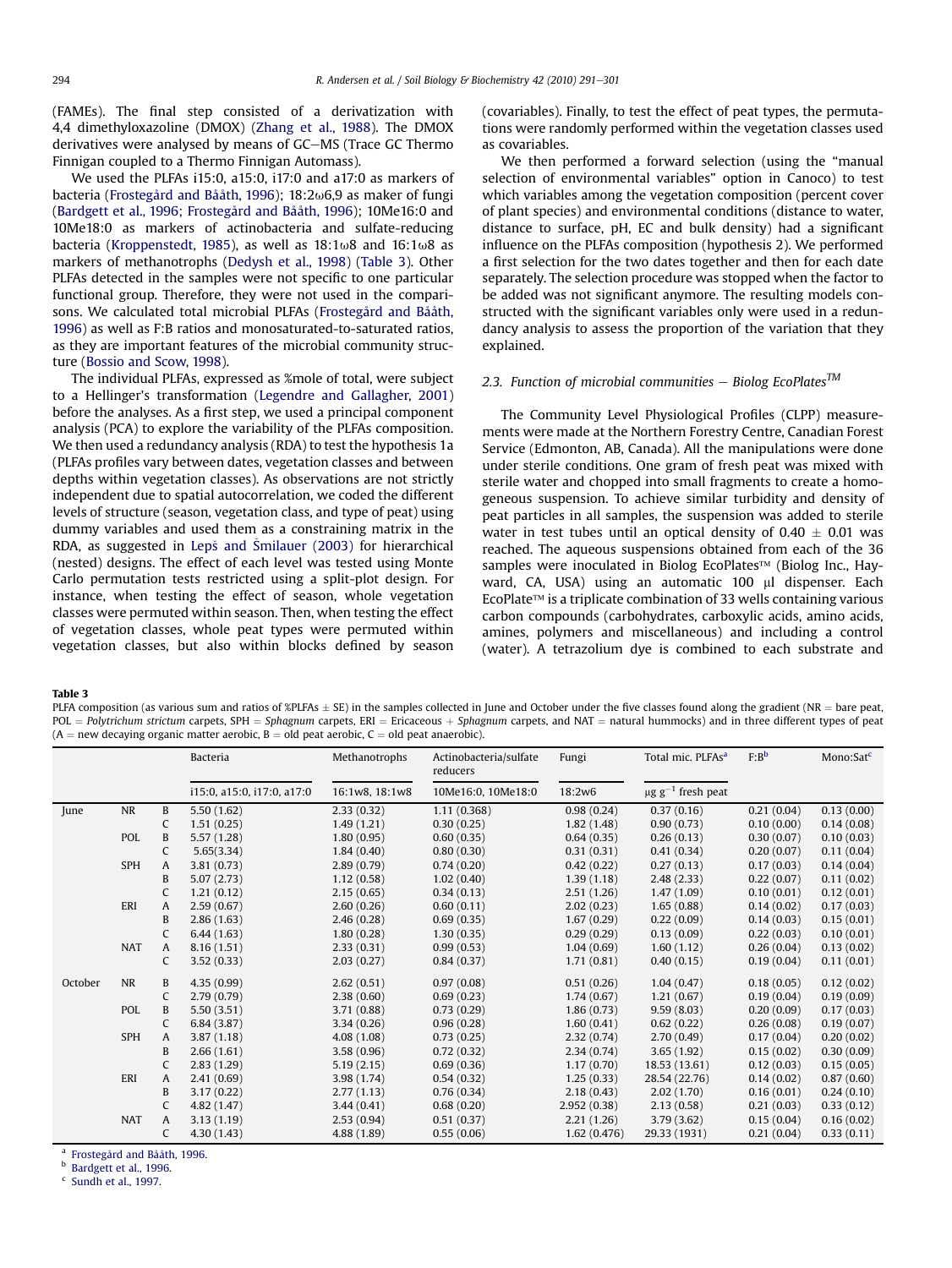liberated by microbial breakdown of the individual carbon compound. The color development in the wells of the EcoPlates was measured as the absorbance at 590 µm using the Biolog MicroLog™ 3E system and software. We took measurements every 24 h for five days in June and six days in October ([Garland and Mills,](#page-9-0) [1991\)](#page-9-0). Between measurements, the plates were incubated in the dark at 22 $\degree$ C.

We followed the temporal evolution of color development using Principal Response Curves (PRC) ([van den Brink and ter](#page-10-0) [Braak, 1999; Lep](#page-10-0)š and Š[milauer, 2003](#page-10-0)). This technique allows studying the relative difference and evolution over time between a given treatment and a reference. It is based on a RDA that uses the interaction term between time and treatment (in this case, each of the vegetation class  $\times$  type of peat combination) as constraining variables, except for the reference term, that is omitted in the constraining matrix. We analysed the two dates separately. For each date, we used NATA as a reference for all the aerobic conditions, namely NRB, POLB, SPH-A, SPH-B, ERI-A and ERI-B. We used NAT-C as a reference for anaerobic conditions, NRC, POLC, SPHC and ERIC. The effect of time over treatment can then be tested using Monte Carlo permutations [\(Lep](#page-9-0)š and Šmilauer, 2003). To our knowledge, this approach is unique among the studies using CLPP and fulfills the suggestions made by [Preston-Mafham](#page-9-0) [et al. \(2002\)](#page-9-0). We tested the hypothesis, 1b (decomposition potential varies between dates of sampling, vegetation classes and peat types) using the same approach described earlier for hypothesis 1a. The response variables were the color development data after 96 h.

The last hypothesis, stating that microbial structure, vegetation composition and environmental conditions would have a significant influence on the decomposition potential, was tested using the same approach as for hypothesis 2, i.e., using forward selection and redundancy analyses. Nevertheless, in this case, the constraining matrix included not only the percent cover of plants and the site characteristics, but also different ratios and sums of PLFAs ([Table 3](#page-3-0)). The analysis was again performed first on the two dates together and then on each date separately. In addition, following the forward selection and the RDA with the significant variables, we ran a variation partitioning to discriminate the influence of each type of variable (microbial, vegetation, or soil characteristics) using partial RDAs [\(Lep](#page-9-0)š and Šmilauer, 2003). The significant variables of one type were used as constraining variables while the significant variables of the other two types were used as covariables, which allowed us to estimate the proportion of variation explained by each of the three types separately.

# 3. Results

# 3.1. Microbial structure along the Sphagnum thickness  $gradient - PLFA$

While the time of sampling in the season (June or October) significantly contributed to explain the patterns in PLFA composition (5%,  $F = 3.598$ ,  $p = 0.006$ ), the vegetation classes (within-time) and the peat types (A, B, C, within vegetation classes) did not  $(F = 0.936, p = 0.542; F = 0.285; p = 0.997$ , respectively). Overall, it was not possible to explain the composition of the PLFAs in the samples by the combination of the date of sampling, vegetation class on the sampling site, and type of peat ( $F = 1.105$ ,  $p = 0.287$ ). No clear segregation appeared in the PLFAs profiles of the samples in relation with the Sphagnum thickness classes (Fig. 2a).

The pH of the peat along with the percent cover of *L. groenlan*dicum, total cover of Sphagnum, and Eriophorum vaginatum var. spissum explained a small but significant proportion of the variability in the PLFA patterns when the two dates were analysed



Fig. 2. Ordination diagrams (scaling focuses on inter-sample distances) for the a) Principal Component Analysis (PCA) and b) Redundancy Analysis (RDA) presenting sample scores, species scores (individual PLFAs, indicated by dashed arrows) and environmental variables scores (solid arrows) on the first two axes. Analyses were performed on the matrix containing Hellinger's transformed %mole of total PLFA data. June  $=$  white symbols, October = grey symbols. NR = Non-Restored, bare peat; POL = Polytrichum strictum carpets, SPH = Sphagnum carpets, ERI = Ericaceous + Sphagnum carpets, and  $NAT =$  natural hummocks. LEDGRO = % cover of Ledum groenlandicum, SPH = cover of Sphagnum species,  $ERISPI = %$  cover of Eriophorum vaginatum spissum.

together (13.4%,  $F = 2.519$ ,  $p = 0.002$ ; Fig. 2b). The fatty acids  $18:2\omega$ 6,9 (fungi) and  $18:1\omega$ 8 (methanotrophs) seemed to be positively influenced by an increased cover of mosses and were more abundant in the samples collected in the fall, particularly in the ERI, POL, and natural NAT classes. Conversely, the fatty acid a15:0 (bacteria) appeared to be more abundant where L. groenlandicum had a greater cover. Finally, i15:0 (bacteria) and 10Me18:0 (actinobacteria) tended to have a more elevated proportion under E. vaginatum var. spissum, which was mostly present in the P. strictum (POL) class. In Fig. 2a and b, Non-Restored (NR) samples and Natural (NAT) samples were more scattered than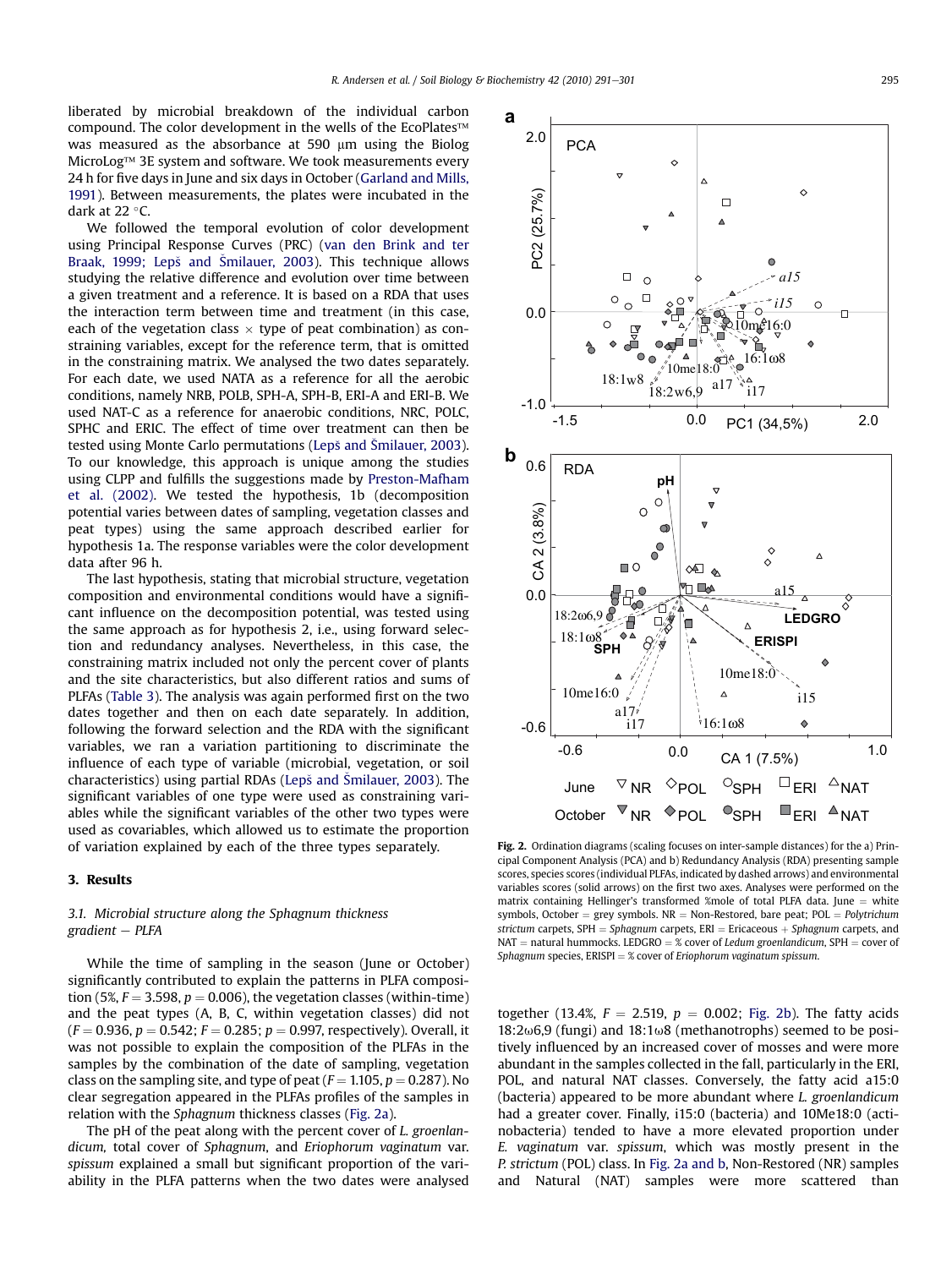<span id="page-5-0"></span> $Sphagnum + Ericaceous (ERI)$  and  $Sphagnum (SPH)$  samples, which were more clustered. We repeated the analysis for each sampling time separately to see if any within-time variation in the PLFA composition could be explained by the constraining matrix, but that was not the case, as none of the environmental variables was able to discriminate the classes or peat types.

3.2. Decomposition potential along the Sphagnum thickness  $gradient - \overline{CLPP}$ 

In June and in October, the color development in the EcoPlates™ evolved differently over time for the different vegetation classes and types of peat in the aerobic peat horizon (peat types A and B),



Fig. 3. Principal Response Curves (PRC) based on the color development data of the Biolog EcoPlates<sup>TM</sup> a) in June 7 years post-restoration and b) in October 7 years post-restoration. On the left side, the curves represent the relative difference between a treatment and the natural surface samples (NATA) corresponding to the zero line. On the right side, the vertical axis displays the canonical coefficient of the most significant carbon compounds. A highly negative value indicates a temporal pattern that is opposite to those of the curves, whereas a value closer to zero indicates a temporal pattern unrelated to those of the curves. The proportion of variability explained by the first response curves was 15.7% in June  $(F = 26.299, p = 0.001)$ , and 21.0% in October  $(F = 45.829, p = 0.001)$ . Legend: NR = non-restored; POL = Polytrichum strictum carpets; SPH = Sphagnum carpets;  $ERI = Ericaceous + Sphagnum carpets;$  and NAT = natural hummocks; A = new decaying organic matter aerobic, B = old peat aerobic.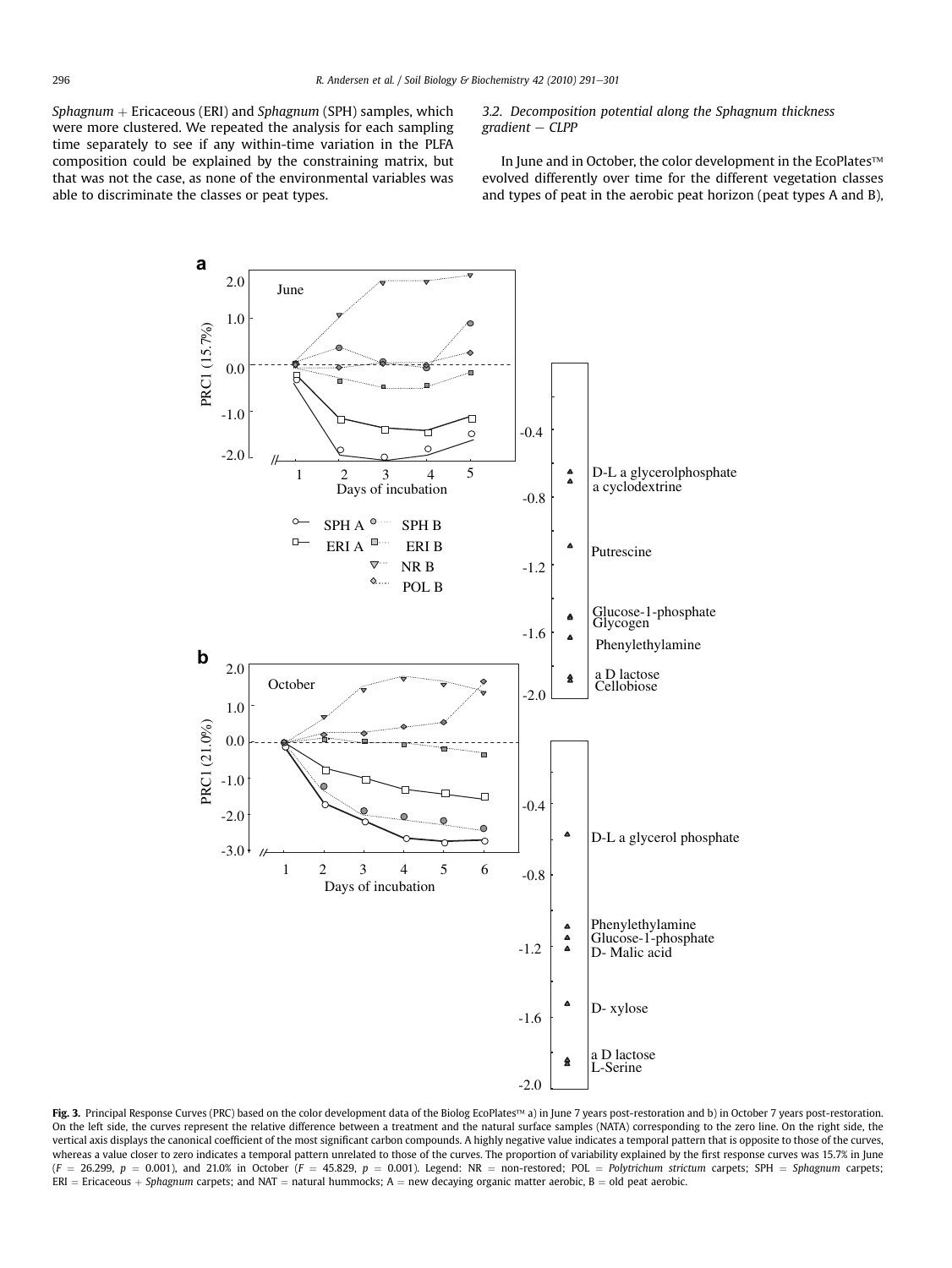but not in the anaerobic peat horizon (peat types C) This relates to shapes and the orientation of the curves in the Principal Response Curves (PRC) presented in [Fig. 3](#page-5-0). The response curves moving away from the zero line in the direction of the carbon compounds situated on the species axis were those for which the color development was stronger than the reference (NATA). The highest color development, hence highest potential activity, occurred in SPH-A and ERI-A samples in June and in SPH-A, SPH-B and ERI-A in October. A color development similar to that of the reference samples occurred in POLB, SPH-B and ERI-B in June and ERI-B in October. The NRB (June and October) samples displayed a very limited color development, as shown by their response curves moving away from the reference and in the opposite direction from the carbon compounds. The difference in color development generally increased with time. Analyses of the 96 h data further confirmed that the decomposition potential differed between the dates of sampling, the vegetation classes, their interaction term, as well as the types of peat within the vegetation classes. Nevertheless, season had the most important influence, given its higher mean square value (Table 4).

When the two dates were analysed together, the vegetation composition, the microbial structure, and the physicochemical variables explained a significant portion of the variability in the decomposition potential (Table 5). In total, the selected variables explained 25.7% of the variability ( $F = 6.214$ ,  $p = 0.001$ ). The decomposition potential decreased from June to October for most samples except the NAT ones ([Fig. 4a](#page-7-0)). In both seasons, the SPH and ERI samples had the highest potential for decomposition, while the NR and NAT samples had the lowest. Complete Sphagnum cover is associated with greater decomposition of carbon compounds, whereas non-vegetated areas (bare peat), high proportion of bacteria and high bulk density are related to lower decomposition potential.

When the two dates were separated, the variables selected by the forward selection procedure explained up to 47.2% ( $F = 5.298$ ,  $p = 0.001$ ) and 42.2% ( $F = 4.686$ ,  $p = 0.001$ ) in June and October, respectively (Table 5). In June, the SPH-A and ERI-A samples had the highest decomposition potential, whereas the NR and NAT-C samples had the lowest ([Fig. 4b](#page-7-0)). The POL samples had a variable decomposition potential, resulting in a heterogeneous distribution ([Fig. 4b\)](#page-7-0). The decomposition potential was higher under complete cover by Sphagnum, when the electrical conductivity was elevated, and when the total microbial PLFAs and the ratio of monosaturated: saturated PLFAs were high. The decomposition potential was low under higher cover of L. groenlandicum and when the proportion of bacterial PLFAs was elevated. In October, SPH samples had the highest decomposition potential [\(Fig. 4c](#page-7-0)). The ERI and NATA samples had intermediate values. NR, POL and NAT-C had the lowest color development. The decomposition potential increased

#### Table 4

Result of variance decomposition for the color development after 96 h in the EcoPlates<sup>TM</sup> using RDA followed by Monte Carlo permutations ( $n = 999$ ) restricted following [Lep](#page-9-0)š and Šmilauer (2003) for hierarchical (nested) design. The constraining variables were the two sampling seasons (June and October), the five vegetation classes (non-restored; Polytrichum strictum carpets; Sphagnum carpets Ericaceous  $+$ Sphagnum carpets; and natural hummocks) and the types of peat  $(A = new decaying)$ organic matter aerobic,  $B = old$  peat aerobic,  $C = old$  peat anaerobic). Mean square value is the variance explained corrected by the degree of freedom.

| Variable           | DF | % expl. | $R^2$ adj |        |       |
|--------------------|----|---------|-----------|--------|-------|
| Season             |    | 8.1     | 8.10      | 18.949 | 0.001 |
| Vegetation classes | 8  | 6.9     | 0.86      | 3.844  | 0.006 |
| Type of Peat       | 14 | 10.5    | 0.75      | 12.254 | 0.001 |
| <b>Residuals</b>   | 48 | 74.5    | 1.55      | n.a    | n.a   |
| Total              | 71 | 100.0   | 141       | n.a    | n.a   |

#### Table 5

Eigenvalues, F values and P values obtained from the partial RDA testing the influence of PLFAs composition, vegetation cover and environmental conditions over the color development after 96 h in the EcoPlates™. A forward selection based on Monte Carlo permutation ( $n = 999$ ) kept only the significant variables in the models, a) for both dates together b) for June only and c) for October only. F and p values were estimated using Monte Carlo permutations. For each partial model, the other significant variables were used as covariables. Functional groups of PLFAs refer to the sums and ratios presented in [Table 3.](#page-3-0) Abbreviations:  $BD = Bulk Density$ ,  $DS = Distance$  to Surface,  $DW =$  Distance to water, mono:sat = monsaturated PLFA-to-unsaturated PLFA ratios. F:B = fungi-to-bacteria PLFA ratios. Cha cal = Chamaedaphne calyculata; Pol  $str = Polytrichum strictum, Rho gro = Ledum groenlandicum, Eri spi = Eriophorum$ vaginatum spissum, Vac oxy = Vaccinium oxycoccos, Sphagnum =  $%$  cover of all Sphagnum species, Shrubs  $=$  % cover of all Ericaceous shrubs.

| Variables included in the model           | Eigenvalue | % expl. | F     | p     |
|-------------------------------------------|------------|---------|-------|-------|
| <b>JUNE AND OCTOBER</b>                   |            |         |       |       |
| Bacteria, methanotrophs,                  | 0.061      | 7.6     | 4.095 | 0.001 |
| actinobacteria., tot. mic. PLFAs          |            |         |       |       |
| EC. BD                                    | 0.042      | 5.3     | 5.309 | 0.002 |
| Cha cal., Pol str, Sphagnum, shrubs, peat | 0.143      | 16.1    | 7.641 | 0.001 |
| All the above                             | 0.257      | 25.7    | 6.214 | 0.001 |
| <b>JUNE</b>                               |            |         |       |       |
|                                           | 0.188      | 26.3    | 4.52  | 0.001 |
| Bacteria, methanotrophs,                  |            |         |       |       |
| actinobacteria, fungi, F:B,               |            |         |       |       |
| mono:sat, tot. mic. PLFAs                 |            |         |       |       |
| pH, EC, DS, DW, BD                        | 0.121      | 18.6    | 4.079 | 0.001 |
| Rho gro., Sphagnum, shrubs                | 0.076      | 12.6    | 4.244 | 0.001 |
| All the above                             | 0.472      | 47.2    | 5.298 | 0.001 |
| <b>OCTOBER</b>                            |            |         |       |       |
| Bacteria, methanotrophs,                  | 0.153      | 20.9    | 4.572 | 0.001 |
| actinobacteria, fungi, mono:sat           |            |         |       |       |
| pH, DS, DW, BD                            | 0.082      | 12.4    | 3.188 | 0.001 |
| Vac oxy, Eri spi, Pol str, Sph., shrubs   | 0.100      | 14.7    | 3.114 | 0.001 |
| All the above                             | 0.422      | 42.2    | 4.686 | 0.001 |

with increasing Sphagnum thickness, but also with pH. It was low when the proportion of bacterial PLFAs was more elevated or when the bulk density increased.

## 4. Discussion

## 4.1. Microbial community structure  $-$  PLFA

It was impossible to distinguish the five vegetation classes or the different types of peat on the basis of their PLFAs patterns, thereby refuting our first hypothesis. The only significant changes were found between the two times of sampling in the season (June vs. October), but that represented a very small proportion of the variability. This contrasts with another study in peatlands [\(Sundh](#page-10-0) [et al., 1997](#page-10-0)) that found that PLFAs profiles varied among peatland habitats, but not over the growing season.

A recent study demonstrated that the bacterial community associated with Sphagnum spp. showed a high degree of host specificity [\(Opelt et al., 2007](#page-9-0)). The peat sampled in this study was uniformly composed of S. fuscum and S. rubellum remains, which might therefore correspond to a relatively homogeneous bacterial community. On the other hand, some of the dominating plants were significantly related to the PLFAs composition. For instance, a15:0 (bacteria) increased with the cover of L. groenlandicum, while i15:0 (bacteria) and 10Me16:0 (actinobacteria) increased with the cover of E. vaginatum var. spissum. This could be due to the improved development of the rhizosphere under these two plant species that stimulates bacterial growth.

The augmentation in the proportion of biomarkers generally attributed to type II methanotrophs ( $18:1\omega8$ ) and to fungi ( $18:2\omega6,9$ ) was positively associated with the augmentation of the total Sphagnum cover and negatively associated with large surfaces of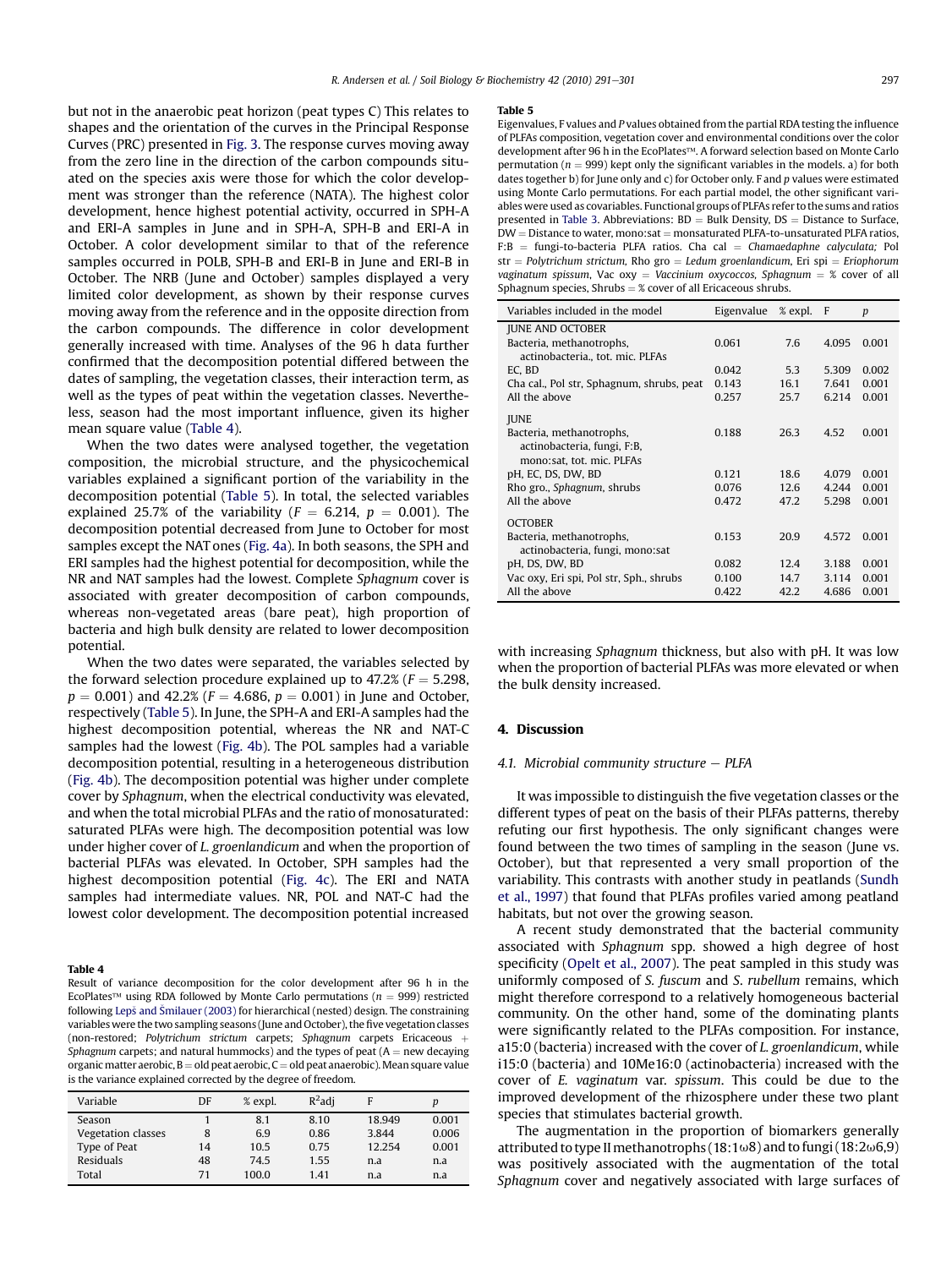<span id="page-7-0"></span>

Fig. 4. Ordination diagrams (scaling focuses on inter-sample distances) presenting sample scores and environmental variables scores (solid arrows) on the first two axes of the redundancy analyses (RDA) using a) all samples b) June samples only c) October samples only. Analyses were performed on the colour development data after 96 h. NR = nonrestored; POL = Polytrichum strictum carpets; SPH = Sphagnum carpets; ERI = Ericaceous + Sphagnum carpets; and NAT = natural hummocks; A = new decaying organic matter aerobic, B = old peat aerobic, C = old peat anaerobic. Legend for the environmental variables: BD = Bulk Density, DS = Distance to Surface, DW = Distance to water, EC = Electrical Conductivity, SPH = % cover of all Sphagnum species, ERISPI = % cover of Eriophorum vaginatum spissum, LEDGRO = % cover of Ledum groenlandicum, POLSTR = % cover of Polytrichum strictum, VACOXY = % cover of Vaccinium oxycoccos, PLFA tot = % microbial PLFA, CH4 = %PLFA Methanotrophs, Actino. = %PLFA Actinobacteria.

bare peat. Many other authors mention the presence of type II methanotrophs beneath Sphagnum cushions (e.g., [Dedysh et al.,](#page-9-0) [1998](#page-9-0)), which is confirmed by our results. The methanotrophic community found beneath Sphagnum/Eriophorum communities is different than that colonizing the soil under Calluna vulgaris communities, and the former is dominated by Methylocystis spp. ([Chen et al., 2008](#page-9-0)), which are type II methanotrophs [\(Sundh et al.,](#page-10-0) [1995](#page-10-0)). Fungi exist in large numbers and in a wide variety beneath Sphagnum and in close association with ericaceous shrubs [\(Thor](#page-10-0)[mann, 2006; Artz et al., 2007\)](#page-10-0); in bogs, fungi predominate in lawns and hummocks ([Jaatinen et al., 2007\)](#page-9-0). Nevertheless, it is impossible to distinguish fungal groups using PLFAs. In fact, we detected the same proportion of fungal PLFA in all our samples, but they could be extracted from different functional groups or different morphological states. One also needs to be cautious when interpreting the relation between mosses and fungi, since the fatty acid  $18:2\omega 6.9$  can also be found in some mosses [\(Dembitsky and Rezanka,1995](#page-9-0)) and in some cyanobacteria [\(Lechevalier and Lechevalier, 1988](#page-9-0)). Methanogens are another important microbial group found in natural peatlands that are susceptible to vary in relation with vegetation and environmental conditions, but this group is impossible to identify using simple PLFAs extractions [\(Kaur et al., 2005](#page-9-0)).

The effect of pH on PLFA patterns had been highlighted by other studies, where it was demonstrated that similar microbial communities were induced in different soils at the same pH, and that pH had a profound effect on the microbial community composition [\(Bååth and Anderson, 2003](#page-9-0)). In this study, the range of variation of pH among the samples was very small, which explains why the proportion of variation explained by this variable was also limited. Bogs display an overall poor quality of organic matter, subtle abiotic differences among sites, and saturated conditions that might modify or limit trophic interactions in the decomposer system relative to other ecosystem types [\(Fisk et al., 2003](#page-9-0)). On the other hand, previous studies have shown differences in nutrient status (N, P, K) among post-extracted, restored, and natural bogs ([Andersen et al., 2006\)](#page-9-0). Hence, we might have obtained a better discriminating power by measuring variables relating to the nutrient status as well as to the quality of the substrate [\(Jaatinen](#page-9-0) [et al., 2007\)](#page-9-0), both of which are important in structuring the microbial communities.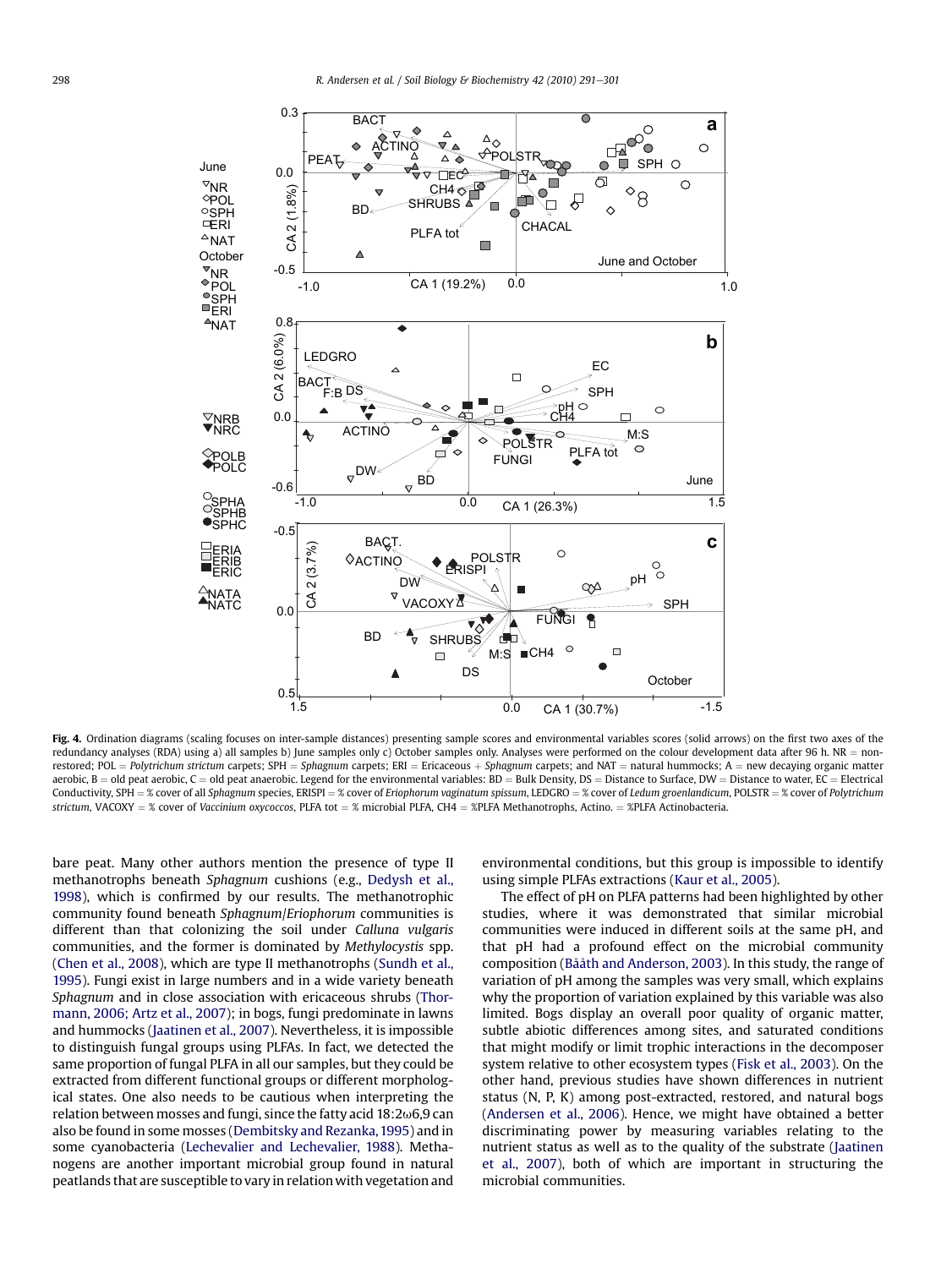[Sundh et al. \(1997\)](#page-10-0) suggested that changes over the growing season in the in situ microbial activity in a discrete peat section were perhaps primarily determined not by changes in biomass but rather by changes in the prevailing environmental conditions (e.g., supply of oxygen and other electron acceptors, temperature, and organic and inorganic nutrients). In our case, the fatty acids associated with methanotrophic bacteria (18:1 $\omega$ 8) and fungi (18:2 $\omega$ 6,9) were proportionally more abundant in October, which suggests that environmental conditions more suitable for these microorganisms were found in the end of the growing season. A greater consumption of methane in October than in June was observed at the same site in a previous study [\(Andersen, 2006](#page-9-0)), which supports this idea. Nonetheless, in order to discriminate between temporal variability and seasonal pattern, it would be necessary to characterize the microbial community of peatlands of different regeneration stages at various moments during the growing season, but also for more than one year, to account for inter-annual variability.

## 4.2. Community Level Physiological Profiles  $-$  CLPP

Whereas no differences were found in the PLFA structure among the five vegetation classes of the gradient, there were clear distinctions in terms of carbon utilization patterns. This might reflect the importance of the physiological status of the bacterial community and/or the impact of functional diversity in the decomposition processes in peatlands, which are not distinguishable on the basis of fatty acid portraits.

During extracting activities, the layer where the most active microbial communities exist has been removed, and the exposed peat in cutover site is old and highly decomposed. In POL and NR, where vegetation has not yet fully recovered, the diminution of activity from June to October was greater than in the other classes. Without a healthy and thick moss cover, NR and POL are more prone to desiccation. Other studies have shown that intact peatlands with favourable microclimatic conditions have higher rates of organic matter decomposition than extracted peatlands ([Basiliko et al.,](#page-9-0) [2007; Watts et al., 2008\)](#page-9-0). More importantly, the lower quality of the carbon, the greater acid-insoluble fraction, and higher bulk density of subsurface peat from deeper layers has been suggested to restrict the development of an active microbial biomass [\(Fisk et al., 2003;](#page-9-0) [Andersen et al., 2006](#page-9-0)). All this creates harsh conditions that could force micro-organisms to enter a starvation-survival state [\(Morita,](#page-9-0) [1990\)](#page-9-0) involving mechanisms such as reduction of cell-size or formation of spores and other inactive states. This could explainwhy samples with a higher proportion of bacteria do not have a greater decomposition potential; however, this hypothesis needs to be further investigated and tested in laboratory. In all cases, it appears that the types of carbon compounds and/or the short incubation period needed for color development in EcoPlate<sup>™</sup> is not optimal for the micro-organisms of these layers, which translates into a slower and less intense color development in a smaller number of wells.

The lower activity found in the deeper anaerobic peat horizons of the natural area was also expected. Decreases in the microbial biomass (C and N) and in the production of  $CO<sub>2</sub>$  with depth have been reported in natural and restored areas [\(Francez et al., 2000; Ander](#page-9-0)[sen et al., 2006; Basiliko et al., 2007\)](#page-9-0). Recent studies looking at diversity of fungi in peatlands suggested that the fungal assemblages undergo a successional shift as the quality of the peat changes ([Artz](#page-9-0) [et al., 2007](#page-9-0)), and that the quality and dynamics of C sources in the litter are likely to be important regulators of the microbial community structure [\(Thormann et al., 2004; Artz et al., 2006;](#page-10-0) [Trinder et al., 2008](#page-10-0)). In deeper layers (associated with high values of bulk density and distance to surface, DS), the fungal community might be dominated by slow-growing fungi that have more affinities for complex carbon compounds  $-$  but that do not develop in the EcoPlates<sup>™</sup>. One of the major drawbacks of using Biolog EcoPlate<sup>™</sup> is the biased selection toward fast-growing bacteria and fungi that may not represent the true diversity of the whole soil ([Preston-](#page-9-0)[Mafham et al., 2002\)](#page-9-0). Other methods evaluatingmicrobial functional diversity, such as Micro-Resp™ or multiple SIR (substrate-induced respiration), might have offered a different perspective and would definitely be relevant to use in the future.

The presence of ericaceous shrubs can also reduce the microbial activity through the inhibitory activity of phenolic allelochemicals found in ericaceous humus [\(Mallik, 2003\)](#page-9-0) or through an increased competition for nutrients. Phenolic polymers excreted by ericaceous plants form protein-phenol complexes and induce a further reduction of available nitrogen in the already nutrient-stressed habitat. All these effects might cause a decrease in the activity of micro-organisms in the presence of a well developed ericaceous rooting mat. The intermediate position of samples taken under communities with ericaceous shrubs (ERI and some POL) in the PRC and RDA graphs ([Figs. 3 and 4](#page-5-0)) support this hypothesis.

Interestingly, the samples taken below Sphagnum carpets  $$ devoid of ericaceous shrubs  $-$  displayed a high decomposition potential (color development). It has been demonstrated that both microfungi ([Thormann et al., 2002; Rice et al., 2006](#page-10-0)) and prokaryotes [\(Kulichevskaya et al., 2007\)](#page-9-0) were capable of decomposing Sphagnum tissues and their metabolites. Our results suggest that some of the micro-organisms found under restored Sphagnum carpets have the potential to decompose a wide variety of substrates, like carbohydrates (e.g., glycogen, cellobiose, D-xylose), carboxylic acids (e.g., Dmalic acid), or amines (e.g., putrescine). It seems that following restoration, the combination of fresh organic matter (low bulk density  $+$  presence of mosses) and the absence of ericaceous shrubs create conditions favourable for the development of an active microbial biomass that can decompose the newly accumulating organicmatter. In a study comparing how typical pioneer species alter the functional response of the microbial community of a previously cutover peatland, it was found that new carbon inputs from plants colonizing an abandoned cutover peatland may support communities of micro-organisms that have functionally distinct roles in carbon turnover [\(Yan et al., 2008](#page-10-0)). Our results concur with this conclusion, adding that the effect is not only visible with pioneer species, but also with later successional species, such as Sphagnum species.

Seasonal variability in carbon utilization patterns has not been studied in restored peatlands before. Our results suggest that microbial activity is reduced in October compared with June, which is consistent with other studies investigating in situ  $CO<sub>2</sub>$  production ([Petrone et al., 2001; Basiliko et al., 2007](#page-9-0)) or following incubation of peat samples ([Andersen, 2006](#page-9-0)). It is generally agreed that temperature has a strong control over respiration by microbes: in October, as lower air and soil temperature might reduce the potential enzymatic activity of the microbial community; however, other seasonal phenomenon that have not been estimated in this study, such as litter fall, nutrient uptake or release by plants, etc., might modify the potential activity and the patterns of carbon utilization through changes in the microbial structure.

# 4.3. Conclusion: implications for monitoring of peatland restoration

Our results suggest that simple PLFAs extraction might not be the best tool to monitor overall changes in microbial community structure following ecological restoration in peatlands. Among these, the broad distribution of some PLFAs and the impossibility to distinguish among functional groups of fungi are likely to reduce the proportion of the variation in the PLFA profiles that can be explained by environmental variables. We suggest that if PLFAs were to be used in monitoring programs following the restoration of vacuum-milled peatlands, they should be complemented by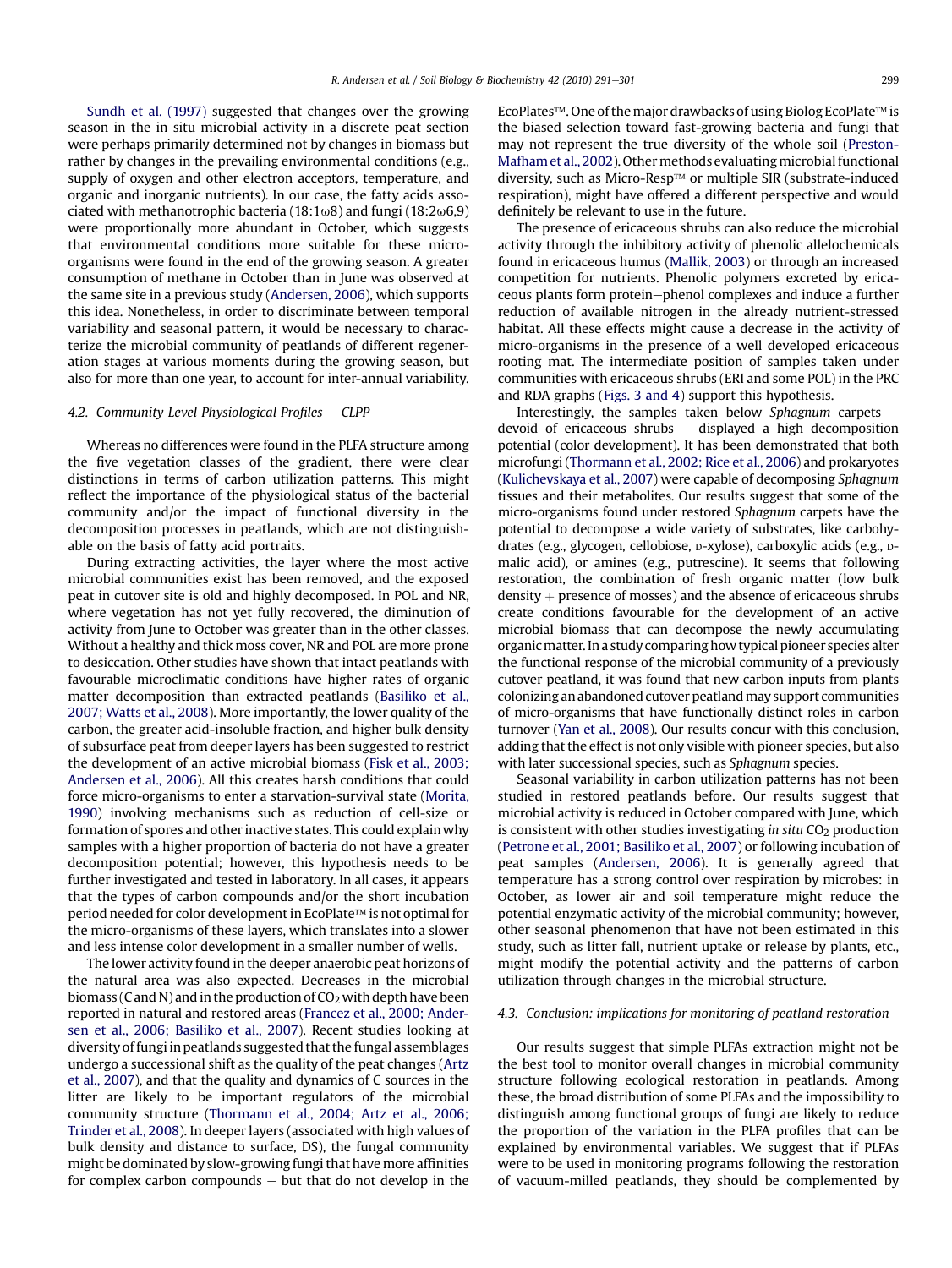<span id="page-9-0"></span>300 **R. Andersen et al. / Soil Biology & Biochemistry 42 (2010) 291–301** 

molecular approaches (Anderson and Cairney, 2004) to separate the different functional groups among fungi.

On the other hand, we obtained interesting results with the Biolog EcoPlate<sup>™</sup> method. In terms of monitoring, decomposition potential evaluated by carbon utilization patterns relates to the organic matter accumulation capacity of the restored peatland, which is one of the key functions targeted by restoration. We were able to discriminate samples from different Sphagnum thicknesses and peat types using two complementary statistical approaches. We explained a significant proportion of the changes in carbon utilization with a small number of environmental variables (vegetation, physicochemistry, and microbial structure). Our results suggest that the decomposition capacity is lowest in abandoned peat fields and that it increases as the Sphagnum carpet thickens, but that the growth of ericaceous shrubs reduces this potential toward natural values. Nevertheless, in situ measures of actual rates of decomposition in relation with quality and quantity of organic matter input from vegetation assemblages will be necessary to further our understanding of organic matter accumulation and C sequestering potential in restored peatlands. In particular, the influence of ericaceous shrubs on Sphagnum growth and decomposition deserves more attention.

Both the structure and the decomposition potential of the microbial community were significantly affected by the sampling time in the season, but it is impossible at this point to determine whether this is due to normal temporal variability in environmental conditions or to a pattern relating to a particular seasonal cycle (litter input, vegetation phenology, or temperature). In a context involving long-term monitoring, temporal variability should be taken into account in the sampling design. Multiple-year studies in peatlands of various restoration ages seem to be a promising avenue to explore. We emphasize that the different aspects of microbial communities should always be considered and used together in long-term monitoring programs following restoration when the aim is to assess the functional status of a given site, because micro-organisms have a significant yet often underestimated role in ecosystem stability and sustainability.

## Acknowledgements

We would like to thank Nicolas Bessaguet who helped with PLFA extractions. Thanks to Dr. Bill Shippley, Dr. Patrice Dion and Dr. Michelle Garneau, as well as anonymous reviewers who provided useful comments on earlier versions of the manuscript. This project was funded by NSERC as part of the Industrial Research Chair in Peatland management, and with a NSERC scholarship to RA.

## References

- Andersen, R., 2006. Suivi de la restauration écologique des tourbières ombrotrophes: le point de vue microbiologique. Le Naturaliste Canadien 130, 25-31.
- Andersen, R., Francez, A.-J., Rochefort, L., 2006. The physicochemical and microbiological status of a restored bog in Québec: identification of relevant criteria to monitor success. Soil Biology & Biochemistry 38, 1375-1387.
- Anderson, I.C., Cairney, J.W.G., 2004. Diversity and ecology of soil fungal communities: increased understanding through the application of molecular techniques. Environmental Microbiology 6, 769-779.
- Artz, R.E., Chapman, S.J., Campbell, C.D., 2006. Substrate utilization profiles of microbial communities in peat are depth dependent and correlate with whole soil FTIR profiles. Soil Biology & Biochemistry 38, 2958-2962.
- Artz, R.E., Anderson, C.A., Chapman, S.J., Hagn, A., Schloter, M., Pott, J.M., Cambell, C.D., 2007. Changes in fungal community composition in response to vegetational succession during the natural regeneration of cutover peatlands. Microbial Ecology 54, 508-522.
- Bååth, E., Anderson, T.H., 2003. Comparison of soil fungal/bacterial ratios in a pH gradient using physiological and PLFA-based techniques. Soil Biology & Biochemistry 35, 955-963.
- Bardgett, R.D., Hobbs, P.J., Frostegård, A., 1996. Changes in soil fungal:bacterial biomass ratios following reductions in the intensity of management of an upland grassland. Biology and Fertility of Soil 22, 261-264.
- Basiliko, N., Blodau, C., Roehm, C., Bengston, P., Moore, T.R., 2007. Regulation of decomposition and methane dynamics across natural, commercially mined, and restored northern peatlands. Ecosystems  $10.1148 - 1165$ .
- Bossio, D.A., Scow, K.M., 1998. Impacts of carbon and flooding on soil microbial communities: phospholipid fatty acid profiles and substrate utilization patterns. Microbial Ecology 35, 265–278.
- Bragazza, L., Siffi, C., Iacumin, P., Gerdol, R., 2007. Mass loss and nutrient release during litter decay in peatland: the role of microbial adaptability to litter chemistry. Soil Biology & Biochemistry 39, 257-267.
- Chen, Y., Dumont, M.G., McNamara, N.P., Chamberlain, P.M., Bodrossy, L., Stralis-Pavese, N., Murrell, J.C., 2008. Diversity of the active methanotrophic community in acidic peatlands as assessed by mRNA and SIP-PLFA analyses. Environmental Microbiology 10, 446-459.
- Dedysh, S.N., Panikov, N.S., Tiedje, J.M.,1998. Acidophilic methanotrophic communities from Sphagnum peat bogs. Applied Environmental Microbiology 64, 922-929.
- Dembitsky, V.M., Rezanka, T.R., 1995. Distribution of diacylglycerylhomoserines, phospholipids and fatty acids in thirteen moss species from southwestern Siberia. Biochemistry and Systematic Ecology 2, 71-78.
- Díaz, S., Cabido, M., 2001. Vive la différence: plant functional diversity matters to ecosystem processes. TREE 16, 646-655.
- Fisk, M.C., Ruether, K.F., Yavitt, J.B., 2003. Microbial activity and functional composition among northern peatland ecosystems. Soil Biology & Biochemistry  $35.591 - 602.$
- Francez, A.-J., 1995. Carbon and nitrogen dynamics in Carex rostrata, Eriophorum vaginatum and Calluna vulgaris in a Sphagnum-peatland of the Forez mountains (France). Canadian Journal of Botany  $73.121 - 129$ .
- Francez, A.-J., Gogo, S., Josselin, N., 2000. Distribution of potential  $CO<sub>2</sub>$  and  $CH<sub>4</sub>$  productions, denitrification and microbial biomass C and N in the profile of a restored peatland in Brittany (France). European Journal of Soil Biology 36, 161–168.
- Frostegård, Å., Bååth, E., 1996. The use of phospholipid fatty acid analysis to estimate bacterial and fungal biomass in soil. Biology and Fertility of Soils 22, 59-65.
- Garland, J.L., Mills, A.L., 1991. Classification and characterization of heterotrophic microbial communities on the basis of patterns of community level solecarbon-source utilization. Applied Environmental Microbiology 57, 2351-2359.
- Glatzel, S., Basiliko, N., Moore, T., 2004. Carbon dioxide and methane production potentials of peats from natural, harvested and restored sites, Eastern Québec, Canada. Wetlands 24, 261-267.
- Isselin-Nondedeu, F., Rochefort, L., Poulin, M., 2007. Long-term vegetation monitoring to assess the restoration success of a vacuum-mined peatland (Québec, Canada). Fédération des conservatoires d'espaces naturels/Pôle relais tourbières, International conference "Peat and Peatlands 2007" 23. p. 153-166.
- Jaatinen, K., Fritze, H., Laine, J., Laiho, R., 2007. Effects of short- and long-term waterlevel drawdown on the populations and activity of aerobic decomposers in a boreal peatland. Global Change Biology 13, 491-510.
- Kaur, A., Chaudhary, A., Kaur, A., Choudhary, R., Kaushik, R., 2005. Phospholipid fatty acid e bioindicator of environment monitoring and assessment in soil ecosystem. Current Science 89, 1103-1112.
- Kroppenstedt, R.M., 1985. Fatty acid and Menaquinone analysis of actinomycetes and related organisms. In: Goodfellow, M., Minnikin, D.E. (Eds.), Chemical Methods in Bacterial Systematics. Academic Press, London, pp. 173-199.
- Kulichevskaya, I.S., Belova, S.E., Kevbrin, V.V., Dedysh, S.N., Zavarzin, G.A., 2007. Analysis of the bacterial community developing in the course of Sphagnum moss decomposition. Microbiology 76, 621-629.
- Lavoie, C., Zimmerman, C., Pellerin, S., 2001. Peatland restoration in Southern Québec (Canada): a paleoecological perspective. Écoscience 18, 247-248.
- Lechevalier, H., Lechevalier, M.P., 1988. Chemotaxonomic use of lipids-an overview. In: Ratledge, C., Wilkinson, S.G. (Eds.), Microbial Lipids, vol. 1. Academic Press, London, England, pp. 869-902.
- Legendre, P., Gallagher, E.D., 2001. Ecologically meaningful transformations for ordination of species data. Oecologia 129, 271-280.
- Lepš, J., Šmilauer, P., 2003. Multivariate Analysis of Ecological Data Using CANOCO. Cambridge University Press, Cambridge, UK.
- Loreau, M., Naeem, S., Inchausti, P., Bengtsson, J., Grime, J.P., Hector, A., Hooper, D.U., Huston, M.A., Raffaelli, D., Schmid, B., Tilman, D., Wardle, D.A., 2001. Biodiversity and ecosystem functioning: current knowledge and future challenges. Science 294, 804-808.
- Mallik, A.U., 2003. Conifer regeneration problems in boreal and temperate forests with ericaceous understory: role of disturbance, seedbed limitation, and keytsone species change. Critical Reviews in Plant Sciences 22, 341-366.
- Morita, R.Y., 1990. The starvation-survival state of microorganisms in nature and its relationship to bioavailable energy. Experientia 46, 813-817.
- Opelt, K., Berg, C., Schönmann, S., Eberl, L., Berg, G., 2007. High specificity but contrasting biodiversity of Sphagnum-associated bacterial and plant communities in bog ecosystems independent of the geographical region. The International Society for Microbial Ecology Journal 1, 502-516.
- Petrone, R.M., Waddington, J.M., Price, J.S., 2001. Ecosystem scale evapotranspiration and net CO<sub>2</sub> exchange from a restored peatland. Hydrological Processes 15, 2839-2845
- Preston-Mafham, J., Boddy, L., Randerson, P.F., 2002. Analysis of microbial community functional diversity using sole-carbon-source utilization profiles a critique. FEMS Microbiology Ecology 42, 1-14.
- Quinty, F., Rochefort, L., 2003. Guide de restauration des tourbières, second éd. Canadian Sphagnum Peat Moss Association and New Brunswick Department of Natural Resources and Energy, Québec, Canada, 106 p.